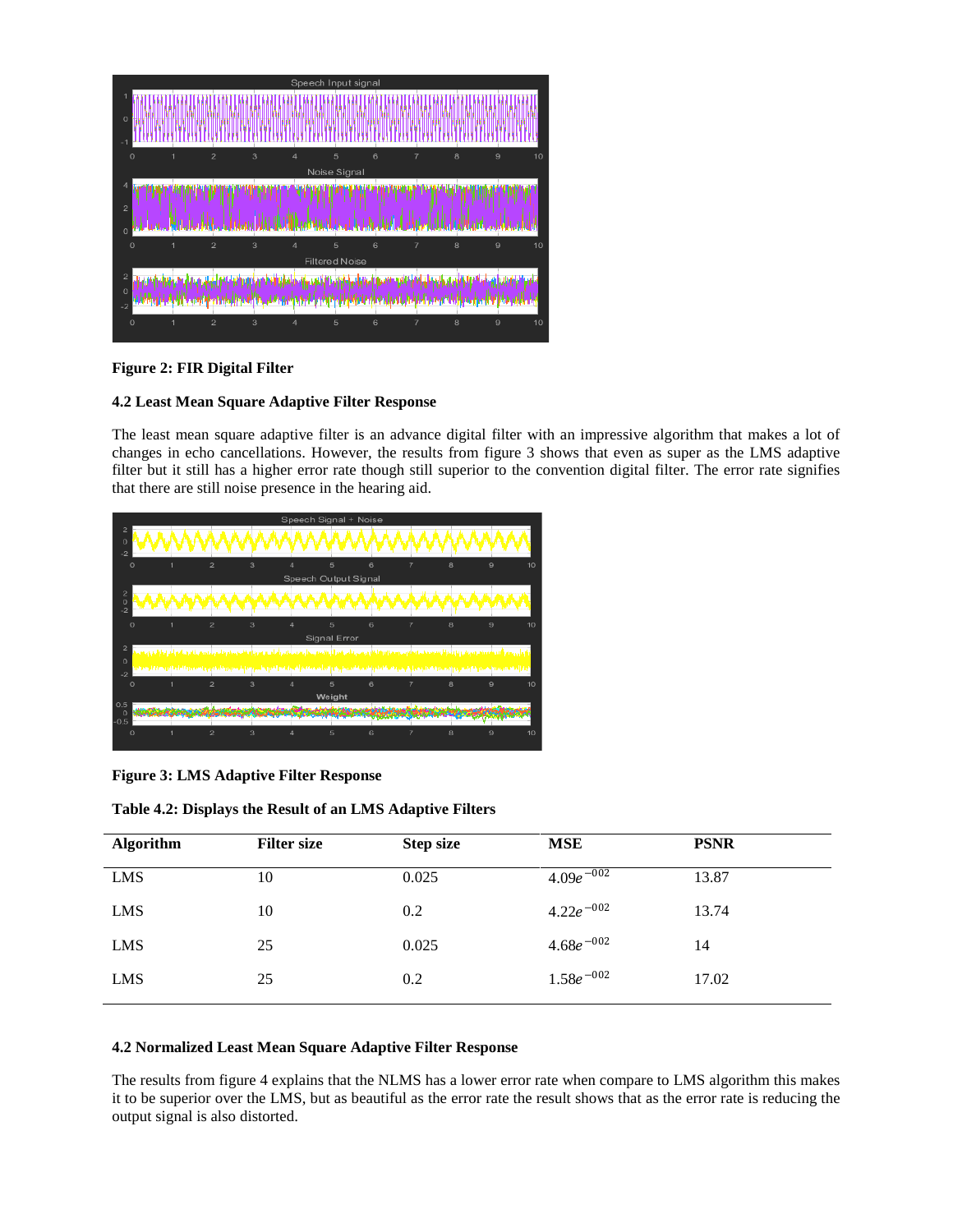| Speech Signal+ Noise                       |   |                                  |                  |                      |              |   |                |   |                      |
|--------------------------------------------|---|----------------------------------|------------------|----------------------|--------------|---|----------------|---|----------------------|
| $\overline{2}$<br>$\Omega$<br>$-2$         |   |                                  |                  |                      |              |   |                |   |                      |
| O                                          | 1 | $\mathbf{z}$<br>3                | 4                |                      | 5            | 6 | $\overline{7}$ | 8 | $\mathbf{9}$<br>10   |
|                                            |   |                                  |                  | Speech Output Signal |              |   |                |   |                      |
| 40<br>20                                   |   |                                  |                  |                      |              |   |                |   |                      |
| $_{-20}^{0}$<br>فقرضوا والمتألف استرزال    |   |                                  |                  |                      |              |   |                |   |                      |
| $-40$<br>$\circ$                           | 1 | $\overline{2}$<br>3              | 4                |                      | 5            | 6 | $\overline{7}$ | 8 | $\Theta$<br>10       |
|                                            |   |                                  |                  |                      | Signal Error |   |                |   |                      |
| $^{40}_{20}$                               |   |                                  |                  |                      |              |   |                |   |                      |
| $\circ$<br><b>Completed in the Company</b> |   |                                  |                  |                      |              |   |                |   |                      |
| $-20$<br>$-40$                             |   |                                  |                  |                      |              |   |                |   |                      |
| $\circ$                                    | и | $\overline{2}$<br>$\overline{3}$ | $\overline{a}$   |                      | 5            | 6 | $\overline{7}$ | 8 | $\overline{9}$<br>10 |
| 50                                         |   |                                  |                  |                      | Weight       |   |                |   |                      |
|                                            |   |                                  |                  |                      |              |   |                |   |                      |
| i šŏ                                       |   |                                  |                  |                      |              |   |                |   |                      |
| $\circ$                                    | 1 | $\overline{2}$<br>3              | $\boldsymbol{A}$ |                      | 5            | 6 | $\overline{7}$ | 8 | $\mathbf{9}$<br>10   |

**Figure 4: NLMS Adaptive Filter Response**

| <b>Algorithm</b> | <b>Filter size</b> | <b>Step size</b> | <b>MSE</b>      | <b>PSNR</b> |
|------------------|--------------------|------------------|-----------------|-------------|
| <b>NLMS</b>      | 10                 | 0.025            | $1.62e^{-0.02}$ | 17.88       |
| <b>NLMS</b>      | 10                 | 0.2              | $1.69e^{-002}$  | 17.71       |
| <b>NLMS</b>      | 25                 | 0.025            | $1.64e^{-002}$  | 17.70       |
| <b>NLMS</b>      | 25                 | 0.2              | $1.69e^{-002}$  | 17.83       |
|                  |                    |                  |                 |             |

**Table 4.3 Indicates the Normalized Least Mean Square Results**

# **4.3 Improved NLMS Adaptive Filter Response**

The human ear actually pickup sounds from 20 0r 30 KHz to 20khz which is the highest pitch. All sounds that are below 20 KHz are classified as infrasound and all sound above 20 KHz are classified as ultrasounds. From 20 dB to 80 dB is a safe hearing environment for humans which is within the conversation terrain. The results below from figure 5 indicates the input response of the improved NLMS adaptive filter. This filter consists of a combination of high and low finite impulse response digital filters and a NLMS adaptive filter. The input signal of 5 KHz with a random noise.



**Figure 5: Improved NLMS Adaptive Filter**

From the figure 6 below displays the output result of the improved NLMS adaptive filter. The result shows that the improved NLMS adaptive filtering methods is superior to the others aforementioned filters in this research work.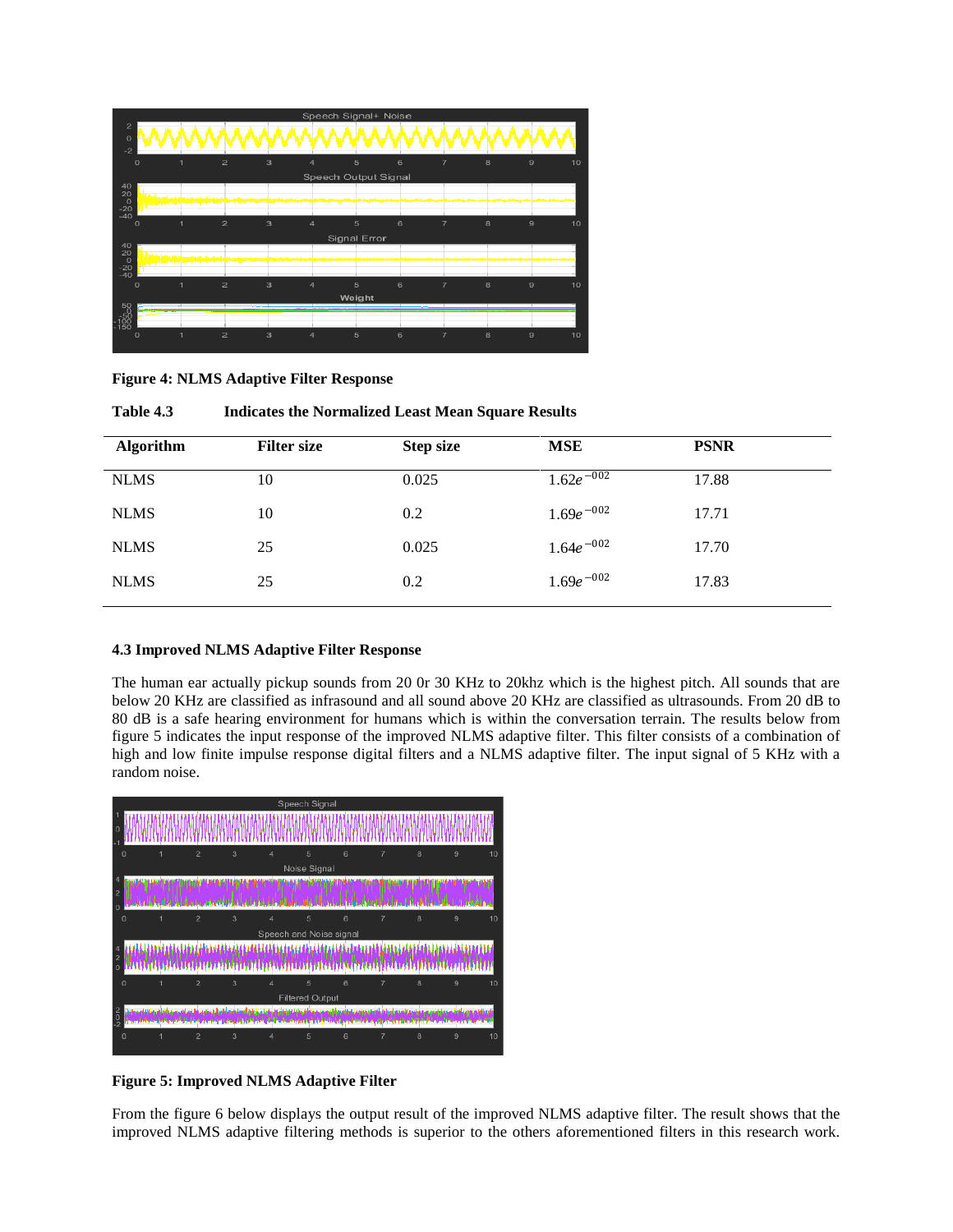The input signal of the hearing aid was successfully produced at the output with a very low error rate when compare to others. That is to say the novel combination posed more improvement in feedback noise cancellation in hearing aids. However, this method suppresses the noise better and improved the signal gain, that is to say that the more the feedback acoustic noise is reduced the more the output gain will be realized. This method has successfully reduced the noise error to a very low percentage.

|                                        |             |   |                |   |                      | Noise Signal |            |                |   |                |    |
|----------------------------------------|-------------|---|----------------|---|----------------------|--------------|------------|----------------|---|----------------|----|
| $\frac{4}{2}$<br>$\frac{2}{2}$<br>$-4$ |             |   |                |   |                      |              |            |                |   |                |    |
|                                        | 0           | 1 | $\overline{2}$ | 3 | 4                    | 5            | 6          | $\overline{7}$ | 8 | 9              | 10 |
|                                        |             |   |                |   | Output Speech Signal |              |            |                |   |                |    |
| 1<br>$\mathbf 0$<br>-1                 |             |   |                |   |                      |              |            |                |   |                |    |
|                                        | $\circ$     | 1 | $\overline{2}$ | 3 | 4                    | 5            | 6          | $\overline{7}$ | 8 | 9              | 10 |
|                                        |             |   |                |   |                      | Error signal |            |                |   |                |    |
| 0.4<br>0.2<br>$\circ$                  |             |   |                |   |                      |              |            |                |   |                |    |
| $-0.2$                                 | $\mathbf 0$ | 1 | $\overline{2}$ | 3 | $\overline{4}$       | 5            | $\sqrt{6}$ | $\overline{7}$ | 8 | 9              | 10 |
|                                        |             |   |                |   |                      | Weight       |            |                |   |                |    |
| $0.1$<br>$0.05$<br>$\circ$             |             |   |                |   |                      |              |            |                |   |                |    |
|                                        | $\circ$     |   | $\overline{2}$ | 3 | 4                    | 5            | 6          | $\overline{7}$ | 8 | $\overline{9}$ | 10 |

## **Figure 6: Shows the Results of the Improved NLMS**

As you can see from the table the means square error is reduced and the signal to noise ratio increase. When compare to others in this research work u can see that the improved NLMS is better and superior to others with a higher signal to noise ratio making the feedback acoustic noise to almost 100 percent eliminated.

| <b>Algorithm</b>     | <b>Filter size</b> | <b>Step size</b> | <b>MSE</b>     | <b>PSNR</b> |
|----------------------|--------------------|------------------|----------------|-------------|
| <b>Improved NLMS</b> | 10                 | 0.025            | $0.45e^{-002}$ | 25.64       |
| <b>Improved NLMS</b> | 10                 | 0.2              | $0.48e^{-002}$ | 25.58       |
| <b>Improved NLMS</b> | 25                 | 0.025            | $0.49e^{-002}$ | 25.55       |
| <b>Improved NLMS</b> | 25                 | 0.2              | $0.48e^{-002}$ | 25.62       |
|                      |                    |                  |                |             |

**Table 4.4: Results of the improved NLMS**

# **4.4 Comparative Analysis of FIR, LMS, NLMS and Improved NLMS Adaptive Filters**

The comparative results here in figure 7 show that the FIR has the lowest signal to noise ratio and the highest least mean error, then the LMS adaptive filter has a better performance ahead of the conventional FIR, then the NLMS adaptive is the superior to the LMS and FIR when it comes to noise cancellation. Lastly the Improved NLMS happens to be the best and the superior over due to it high signal to noise ratio and very low least mean error. This attributes has made the improved NLMS to be more relevant in cancelling of feedback acoustic noise in hearing aids.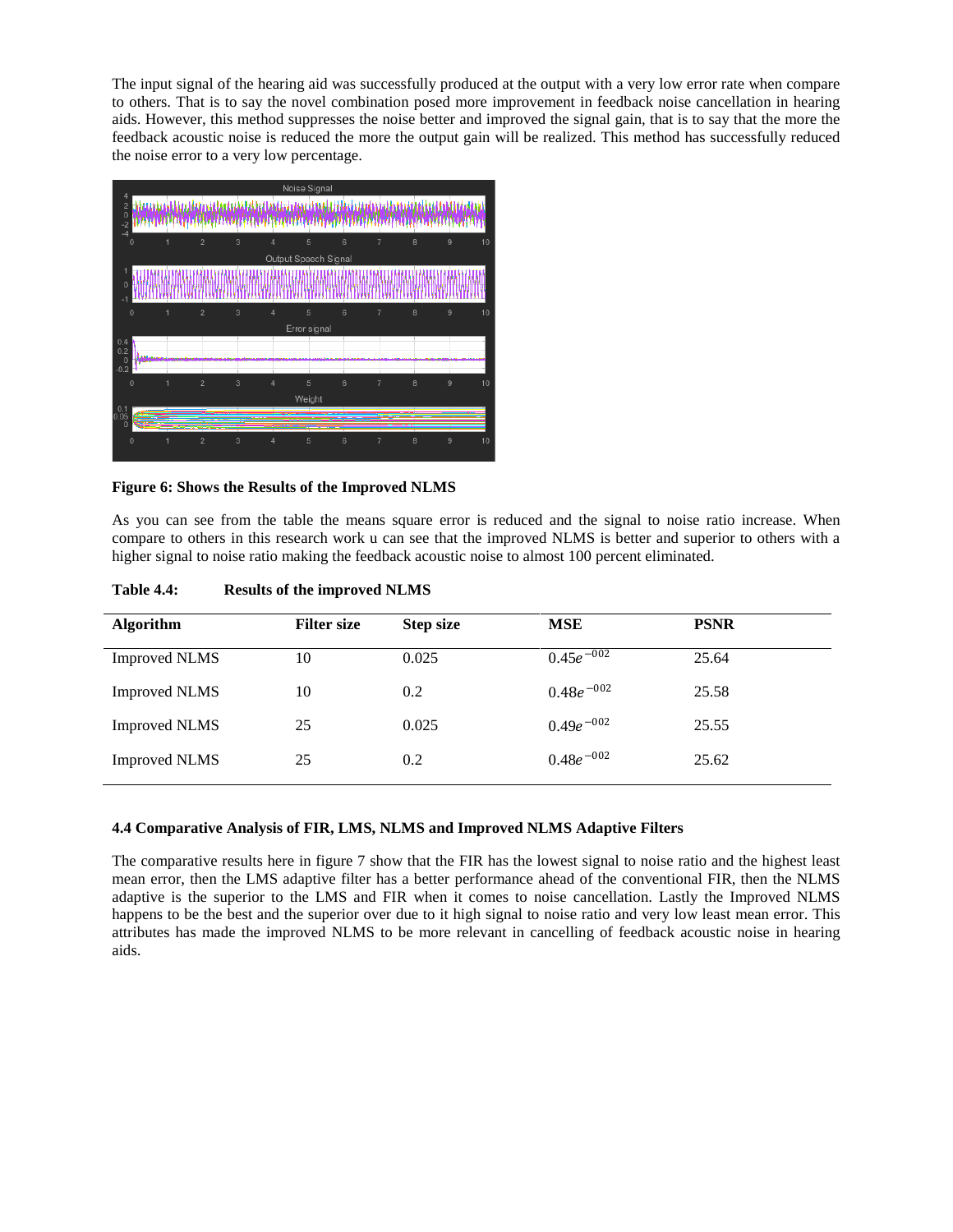|                |            | <b>Comparative analysis of</b><br>FIR, LMS, NLMS, Improved<br><b>NLMS Adaptive Filters</b> |             |                 |
|----------------|------------|--------------------------------------------------------------------------------------------|-------------|-----------------|
| 40             |            |                                                                                            |             |                 |
| 20<br>$\Omega$ |            |                                                                                            |             |                 |
|                | <b>FIR</b> | <b>IMS</b>                                                                                 | <b>NLMS</b> | <b>IMP NLMS</b> |
|                |            | $\blacksquare$ MSE $\blacksquare$ SNR                                                      |             |                 |

## **Figure 4.7:Comparative results of FIR,LMS,NLMS and Improved NLMS**

The pie chart here in figure 4.8 has expressed that when looking for a method to eliminate feedback acoustic noise in a hearing aid, that the improved NLMS is more reliable due to it high signal to noise ratio.



#### **5.0 Conclusion**

Feedback acoustic noise has been the major problem of hearing aids due to the noise being produced as a result of feedback. The improved NLMS adaptive filter has proven itself to be superior over other filters being compared with by tackling the issues of feedback acoustic noise by reducing the noise to a very low rate. In this research work we evaluated the error in the FIR high pass filter and low pass filter also evaluated the error in the NLMS filter. Governing equation was formed to evaluate the mean square errors of the finite impulse response digital filters and also the signal to noise ratio of the system.

With the SIMULINK we were able to design the feedback acoustic noise cancellation system, the result was absolutely positive, the improved NLMS had the lowest mean square error with the highest signal to noise ratio, then followed by the NLMS adaptive filter then the LMS filter before the FIR digital filter which came last in the result when the comparative analysis was carried out.

The improved NLMS is very suitable and reliable for noise cancellation because of it high signal to noise ratio and low mean square error rates

#### **5.1 Recommendations**

Normalized Least Mean Square adaptive filter is a type of digital filter that cancels noise by comparing the coefficient of the signal with the error. However, in this research work we have been able to introduce an improved normalized NLMS adaptive filter which is use for noise cancellation and feedback noise elimination for hearing aids. The results when compare to others were superb to other adaptive filters. The improved NLMS has a very high signal to noise ratio with a very low Mean square error, which implies that the sound output quality is tremendous with a very low or almost no noise. From this results we hereby recommend this method to be applied in digital hearing aids, ECG devices and also other areas that requires effective noise cancellations.